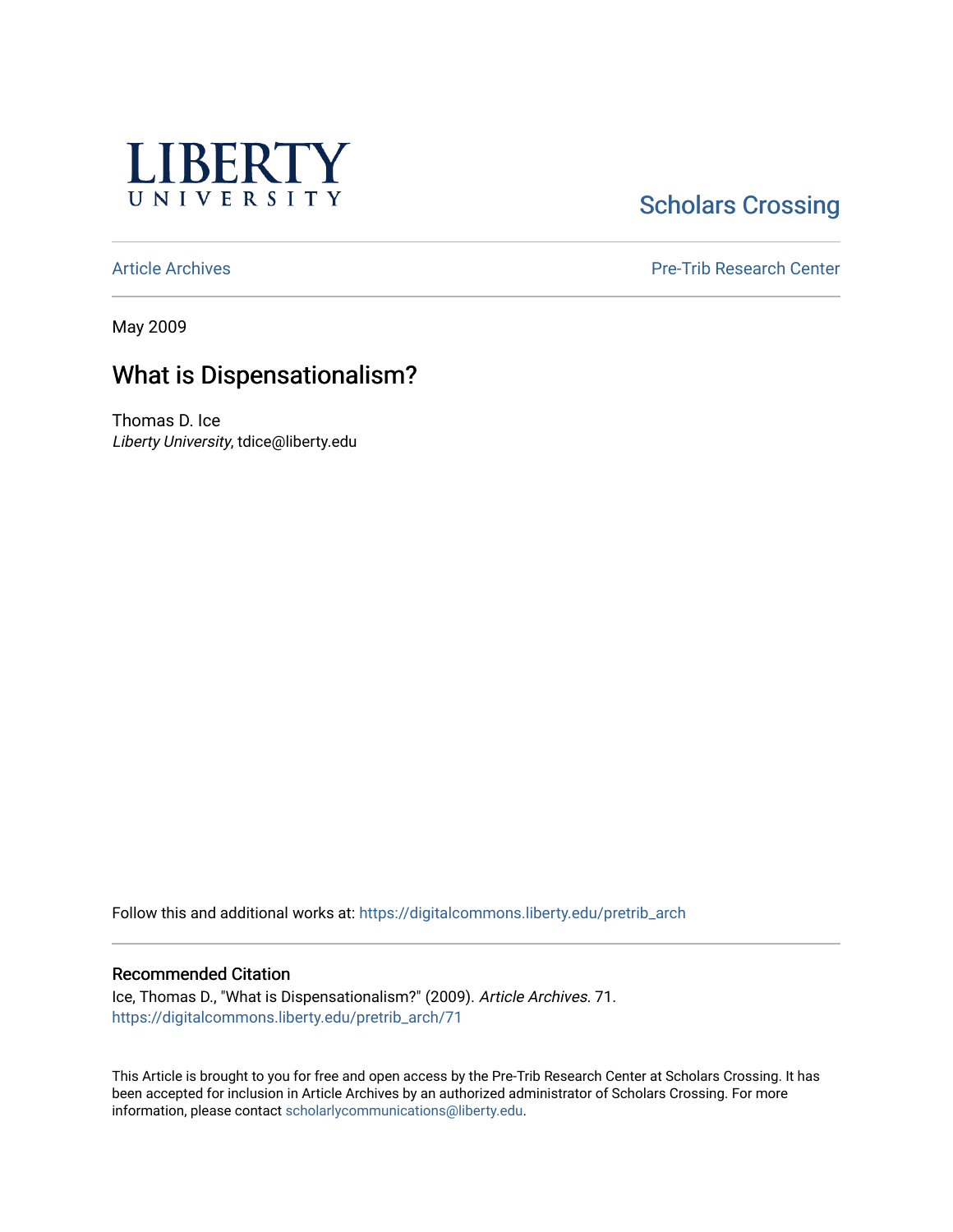## **WHAT IS DISPENSATIONALISM?**

by Thomas Ice

Many evangelicals and liberals believe that dispensationalism is either downright heresy or close to it. In fact, few years ago, while pastor of a church, a lady in my congregation ask me, "Why is dispensationalism bad?" I asked what provoked her question. She had recently talked to a woman who knew that our church was dispensational. The women spoke harshly against dispensationalism to my congregate and warned her that it was unscriptural and no biblically responsible Christian should be involved in such heresy. For many, dispensationalism is a Christian cuss word! The lady in my church ask: "What is dispensationalism?" That is a good question. I hope to answer it in this article.

### **A CLUSTER OF ITEMS**

Actually dispensationalism is a cluster of items joined together to form a system of thought. Just as terms like Calvinism, Arminianism, Anglicanism, Catholicism, or Lutheranism are historical labels that represent, not a single idea, but a group of items joined together to form a multifaceted scheme, so is dispensationalism. Dispensationalism is a term that arose in church history to label certain Christians who believe a group of certain things that are taught in the Bible.

Dispensationalists are those who believe the following things:

- The Bible is God's inspired, inerrant (i.e., without any errors) revelation to man. Scripture provides the framework through which to interpret history (past and future). God's written Word tells us of His plan for His creation and this will surely come to past.
- Since the Bible is God's literal Word of His plan for history, it should be interpreted literally and historically (past and future).
- Since the Bible reveals God's plan for history, then it follows that there is an ebb and flow to His plan. Therefore, God's plan includes different dispensations, ages, or epochs of history through which His creatures (man and angels) are tested. Therefore, God is instructing His creatures through the progress of history, as His creation progresses from a garden to a city.
- Since all humanity fell into sin, each person must individually receive God's provision of salvation through the death of Christ by believing the gospel. Thus, Jesus Christ is the only way to a relationship with God.
- Because of mankind's fall into sin, Scripture teaches that all humanity is naturally rebellious to God and the things of God. This is why only genuine believers in Christ are open to the teachings of the Bible. Thus, salvation through Christ is a prerequisite to properly understanding God's Word.
- God's plan for history includes a purpose for the descendants of Abraham, Isaac, and Jacob—that is Israel. This plan for Israel includes promises that they will have the land of Israel, will have a seed, and will be a worldwide blessing to the nations. Many of the promises to national Israel are yet future, therefore, God is not finished with Israel.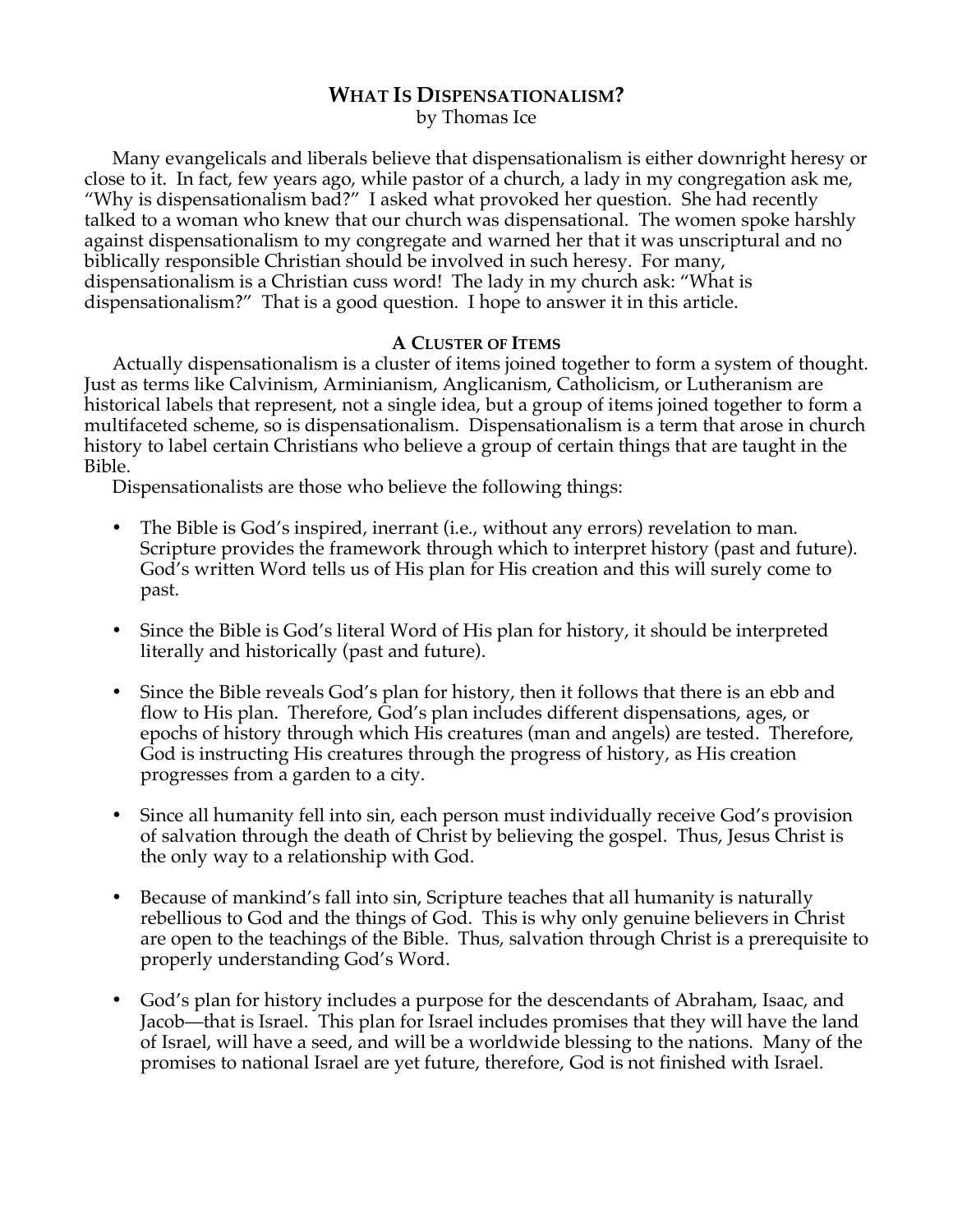- God's plan from all eternity also includes a purpose for the church, however, this is a temporary phase that will end with rapture. After the rapture, God will complete His plan for Israel and the Gentiles.
- The main purpose in God's master plan for history is to glorify Himself through Jesus Christ. Therefore, Jesus Christ is the goal and hero of history.

In a nutshell, Christians who believe like this are known throughout Christendom as dispensationalists. I am a dispensationalist. We believe that it is the same as saying that I believe what the Bible literally teaches. Millions of Christians throughout the world are dispensationalists. In fact, the word "dispensation" occurs four times in the King James Version of the Bible (1 Cor. 9:17; Eph. 1:10; 3:2; Col. 1:25).

### **A DEFINITION OF DISPENSATIONALISM**

Most likely, the leading spokesman for dispensationalism is retired Dallas Theological Seminary professor, Dr. Charles Ryrie. Many know Ryrie through his books and articles, but he is best known for his popular *Ryrie Study Bible*. Ryrie's book, *Dispensationalism*, <sup>1</sup> and some additional items are the reference point to look for an understanding of dispensationalism. Since Dr. Ryrie is the expert on this subject, we will let him speak as we summarize his material.

He notes that *The Oxford English Dictionary* defines a theological dispensation as "a stage in a progressive revelation, expressly adapted to the needs of a particular nation or period of time . . . also, the age or period during which a system has prevailed."<sup>2</sup> The English word "dispensation" translates the Greek noun *oikonomía*, often rendered "administration" in modern translations. The verb *oikonoméô* refers to a manager of a household. <sup>3</sup> "In the New Testament," notes Ryrie, "*dispensation* means to manage or administer the affairs of a household, as, for example, in the Lord's story of the unfaithful steward in Luke 16:1-13."<sup>4</sup>

### *Scriptural Use of Dispensation*

The Greek word *oikonomía* is a compound of *oíkos* meaning "house" and *nómos* meaning "law." Taken together "the central idea in the word *dispensation* is that of managing or administering the affairs of a household."5

The various forms of the word *dispensation* appears in the New Testament twenty times. The verb *oikonoméô* is used once in Luke 16:2, where it is translated "to be a steward." The noun *oikonómos* appears ten times (Luke 12:42; 16:1, 3, 8; Rom. 16:23; 1 Cor. 4:1, 2; Gal. 4:2; Titus 1:7; 1 Pet. 4:10), and is usually translated "steward" or "manager" (but "treasurer" in Rom. 16:23). The noun *oikonomía* is used nine times (Luke 16:2, 3, 4; 1 Cor. 9:17; Eph. 1:10; 3:2, 9; Col. 1:25; 1 Tim. 1:4). In these instances it is translated variously ("stewardship," "dispensation," "administration," "job," "commission"). 6

## *Features of Dispensationalism*

<sup>&</sup>lt;sup>1</sup> Charles C. Ryrie, *Dispensationalism* (Chicago: Moody Press, [1966], 1995).<br><sup>2</sup> Charles C. Ryrie, *What Is Dispensationalism?* (Pamphlet published by Dallas Theological Seminary, [1980], 1986),

p. 1. <sup>3</sup> Walter Bauer, *<sup>A</sup> Greek-English Lexicon of the New Testament and Other Early Christian Literature*, <sup>a</sup> translation and adaptation by William F. Arndt & F. Wilbur Gingrich (Chicago: The University of Chicago Press, 1957), p. 562.<br><sup>4</sup> Ryrie, *What Is Dispensationalism?* p. 1.<br><sup>5</sup> Ryrie, *Dispensationalism*, p.25.<br><sup>6</sup> Ryrie, *Dispensationalis*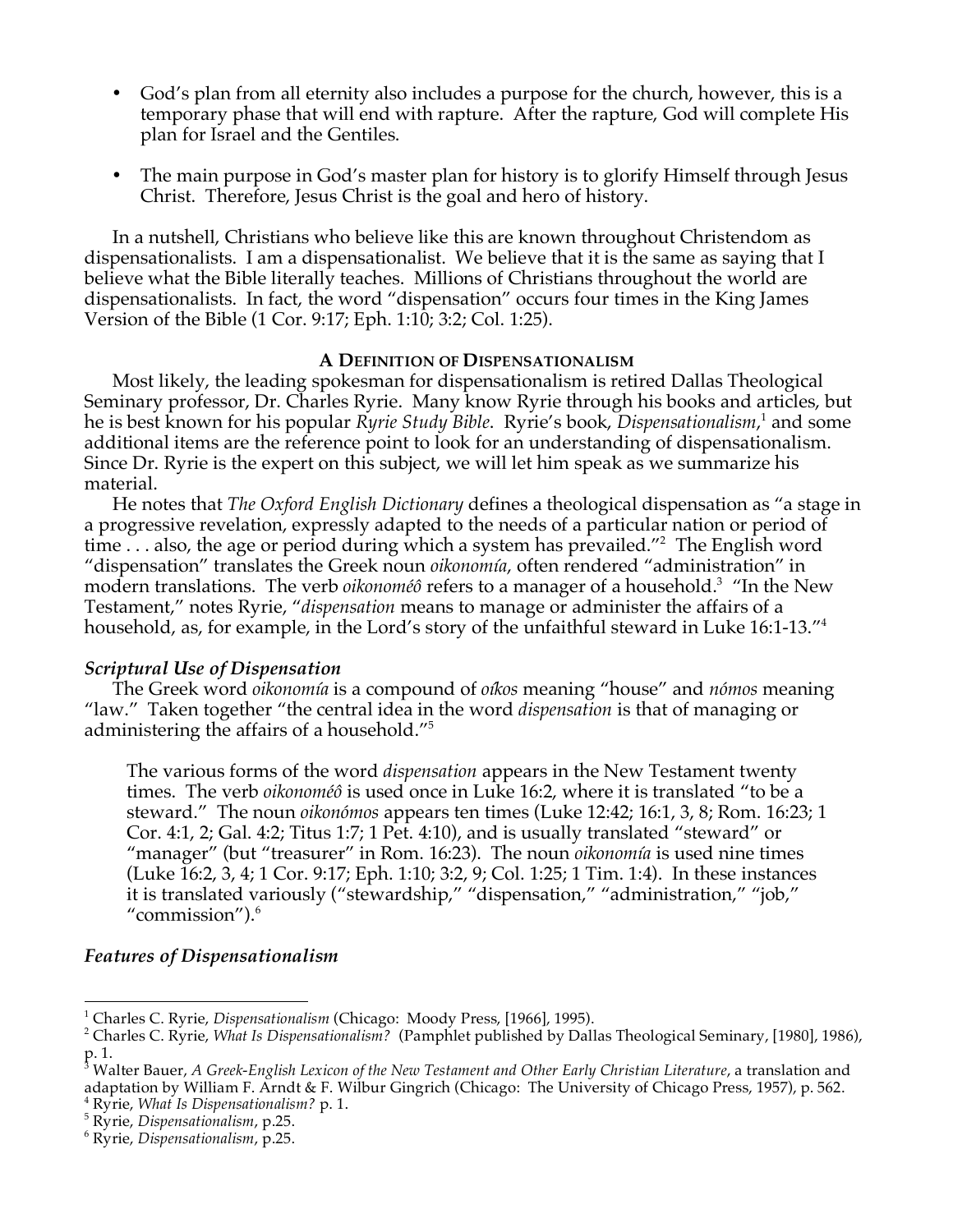Examination of *oikonómos* in the Gospels finds Christ using the word in two parables in Luke (Lk. 12:42; 16:1, 3, 8). Ryrie notes that in Luke 16 we find "some important characteristics of a stewardship, or dispensational arrangement."<sup>7</sup> The characteristics are:

(1) Basically there are two parties: the one whose authority it is to delegate duties, and the one whose responsibility it is to carry out these charges. The rich man (or manager) play these roles in the parable of Luke 16 (v. 1).

(2) These are specific responsibilities. In the parable the steward failed in his known duties when he wasted the goods of his lord (v. 1).

(3) Accountability, as well as responsibility, is part of the arrangement. A steward may be called to account for the discharge of his stewardship at any time, for it is the owner's or master's prerogative to expect faithful obedience to the duties entrusted to the steward (v. 2).

(4) A change may be made at any time unfaithfulness is found in the existing administration ("can no longer be steward.").<sup>8</sup>

Further features can be gleaned in the other occurrences of the "dispensation" word group. All other uses, except 1 Peter 4:10, are found in the writings of Paul. Ryrie cites the following features:

(1) God is the one to whom men are responsible in the discharge of their stewardship obligations. In three instances this relationship to God is mentioned by Paul (I Cor. 4:1-2; Titus 1:7).

(2) Faithfulness is required of those to whom a dispensational responsibility is committed (I Cor. 4:2). This is illustrated by Erastus, who held the important position of treasurer (steward) of the city (Rom. 16:23).

(3) A stewardship may end at an appointed time (Gal. 4:2). In this reference the end of the stewardship came because of a different purpose being introduced. This reference also shows that a dispensation is connected with time.

(4) Dispensations are connected with the mysteries of God, that is, with specific revelation from God (I Cor. 4:1; Eph. 3:2; Col. 1:25).

(5) Dispensation and age are connected ideas, but the words are not exactly interchangeable. For instance, Paul declares that the revelation of the present dispensation was hidden "for ages" meaning simply a long period of time (Eph. 3:9). The same thing is said in Colossians 1:26. However, since a dispensation operates within a time period, the concepts are related.

(6) At least three dispensations (as commonly understood in dispensational teaching) are mentioned by Paul. In Ephesians 1:10 he writes of "an administration [dispensation, KJV] suitable to the fullness of the times," which is a future period. In Ephesians 3:2 he designates the "stewardship [dispensation, KJV] of God's grace," which was the emphasis of the content of his preaching at that time. In Colossians 1:25-26 it is implied that another dispensation preceded the present one, in which the mystery of Christ in the believer is revealed.<sup>9</sup>

It should be noted that dispensationalists have developed the theological term "dispensation" in a way similar to the biblical use of the term. Therefore, we believe that the system of theology we know today as dispensationalism is consistent with biblical teaching.

<sup>7</sup> Ryrie, *Dispensationalism*, p.26. <sup>8</sup> Ryrie, *Dispensationalism*, p.26. <sup>9</sup> Ryrie, *Dispensationalism*, pp. 26-27.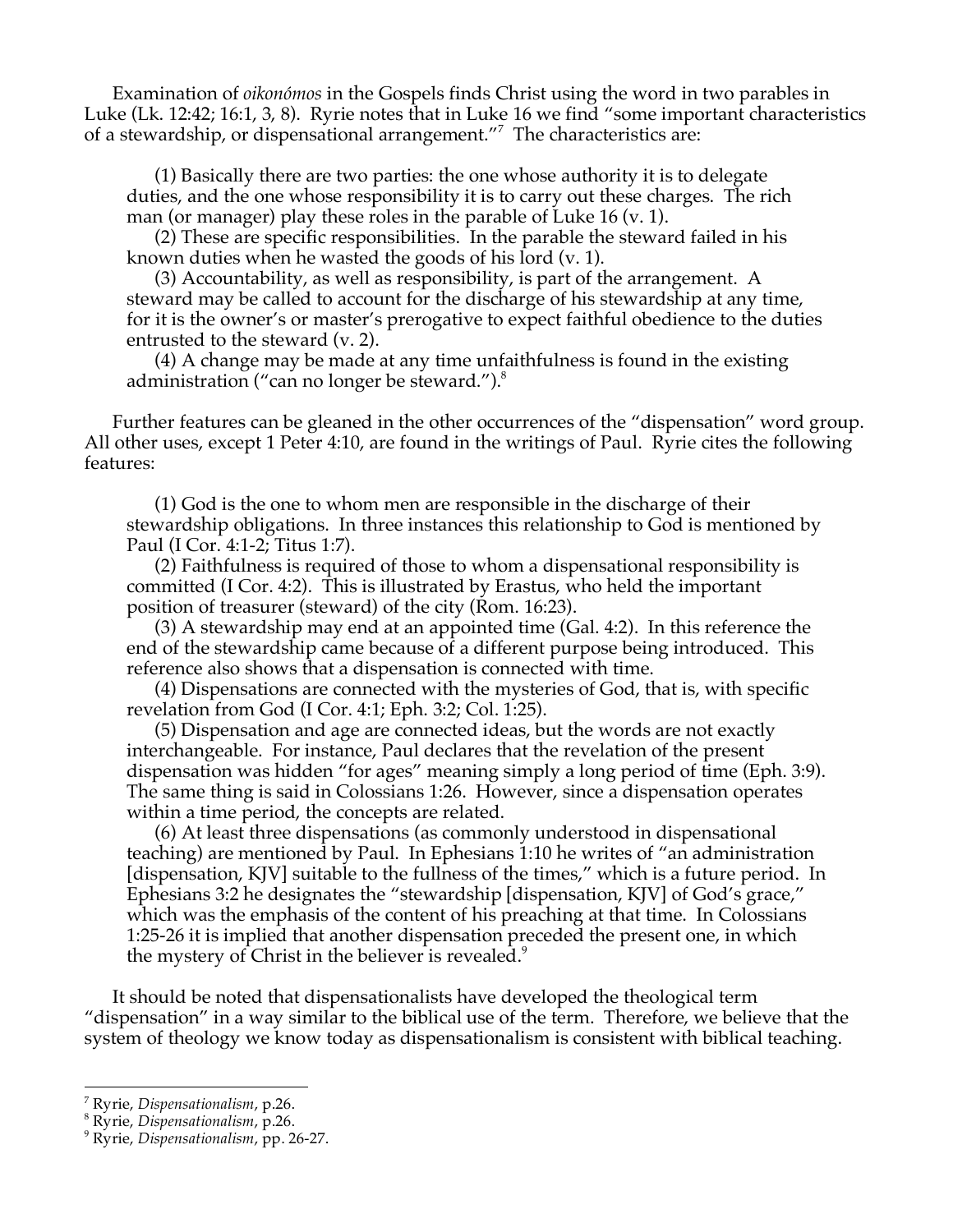# *Definitions*

Building upon the above biblical observations, we are now able to define dispensationalism. According to Ryrie, "*a dispensation is a distinguishable economy in the outworking of God's purpose.*" In addition to a *definition* of a dispensation, Ryrie notes that if "one were *describing* a dispensation, he would include other things, such as the ideas of distinctive revelation, testing, failure, and judgment."<sup>10</sup> Finally, he notes concerning a dispensation that,

The distinguishing features are introduced by God; the similar features are retained by God; and the overall combined purpose of the whole program is the glory of God. Eric Sauer states it this way:

a new period always begins only when from the side of God a change is introduced in the composition of the principles valid up to that time; that is, when from the side of God three things concur:

- 1. A continuance of certain ordinances valid until then;
- 2. An annulment of other regulations until then valid;
- 3. A fresh introduction of new principles not before valid.<sup>11</sup>

In his classic work, *Dispensationalism*, Ryrie formulates the following extensive definition of dispensationalism:

Dispensationalism views the world as a household run by God. In this householdworld God is dispensing or administering its affairs according to His own will and in various stages of revelation in the process of time. These various stages mark off the distinguishably different economies in the outworking of His total purpose, and these different economies constitute the dispensations. The understanding of God's differing economies is essential to a proper interpretation of His revelation within those various economies. 12

Another dispensational scholar, Paul Nevin, summarized dispensationalism as follows:

God's distinctive method of governing mankind or a group of men during a period of human history, marked by a crucial event, test, failure, and judgment. From the divine standpoint, it is an economy, or administration. From the human standpoint, it is a stewardship, a rule of life, or a responsibility for managing God's affairs in His house. From the historical standpoint, it is a stage in the progress of revelation.<sup>13</sup>

Dispensationalist, Renald Showers, emphasizing a dispensational view of history, gives the following definition:

Dispensational Theology can be defined very simply as a system of theology which attempts to develop the Bible's philosophy of history on the basis of the sovereign rule of God. It represents the whole of Scripture and history as being covered by several dispensations of God's rule.

<sup>&</sup>lt;sup>10</sup> Ryrie, Dispensationalism, p. 28.<br><sup>11</sup> Ryrie, Dispensationalism, p. 29.<br><sup>12</sup> Ryrie, Dispensationalism, p. 29.<br><sup>12</sup> Paul David Nevin, "Some Major Problems in Dispensational Interpretation" (Th. D. dissertation, Dallas Seminary, 1965), p. 97.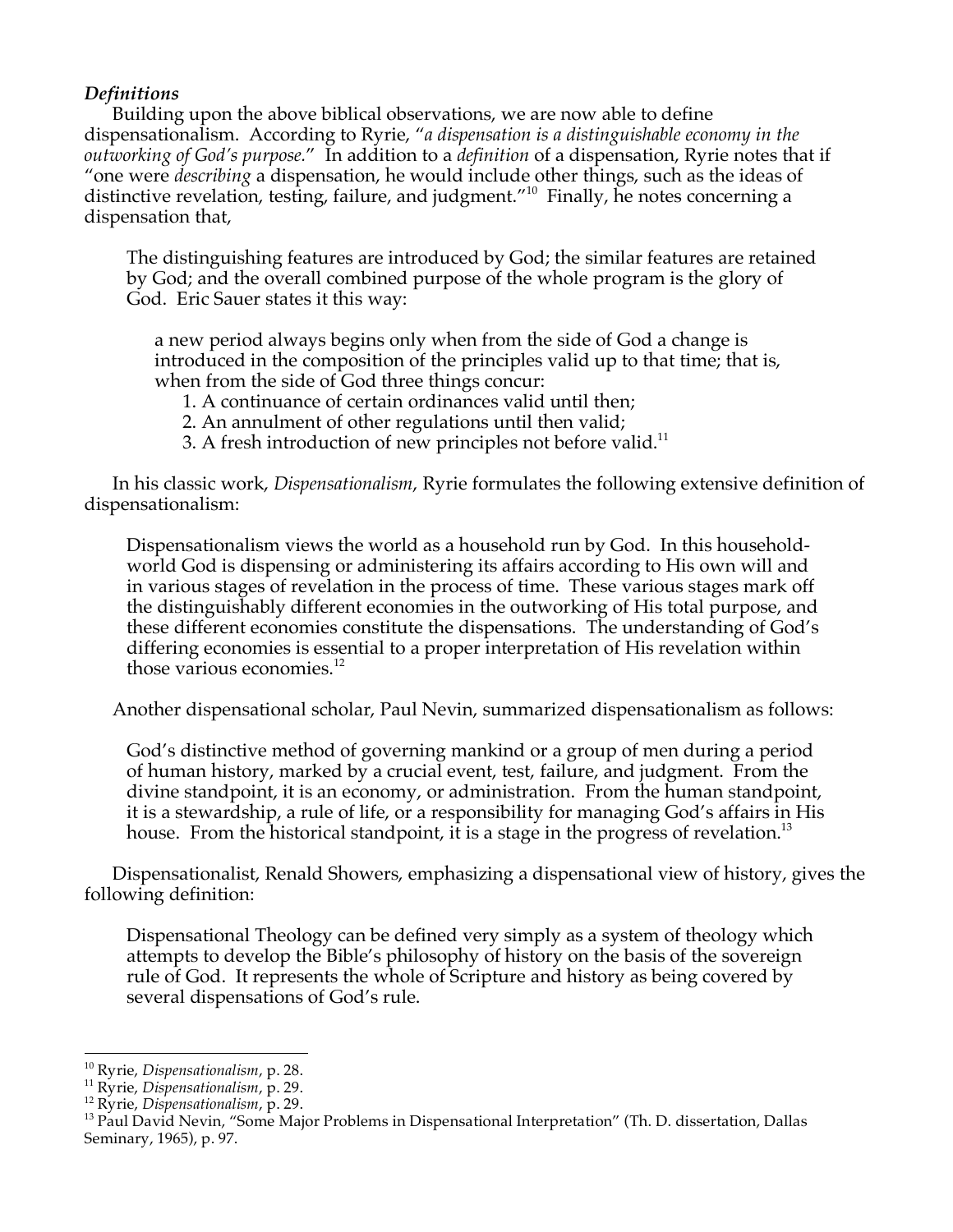. . . the term *dispensation* as it relates to Dispensational Theology could be defined as *a particular way of God's administering His rule over the world as He progressively works out His purpose for world history*. 14

### **ESSENTIALS OF DISPENSATIONALISM**

Who is a dispensationalist? Essentials are needed by which to gauge a theology. What are the essentials that characterize a dispensationalist? Ryrie has stated what he calls the three essentials or *sine qua non* (Latin, "that without which") of dispensationalism.

The essence of dispensationalism, then, is the distinction between Israel and the church. This grows out of the dispensationalist's consistent employment of normal or plain or historical-grammatical interpretation, and it reflects an understanding of the basic purpose of God in all His dealings with mankind as that of glorifying Himself through salvation and other purposes as well.<sup>15</sup>

The three essentials are not a definition or description of dispensationalism, instead they are basic theological tests which can be applied to an individual to see whether or not he is a dispensationalist.

#### *First Essential: Literal Interpretation*

Ryrie's first essential of dispensationalism is not just literal interpretation, but more fully, a *consistent* literal hermeneutic. "The word *literal* is perhaps not so good as either the word *normal* or *plain*," explains Ryrie, "but in any case it is interpretation that does not spiritualize or allegorize as nondispensational interpretation does."16 Literal interpretation is foundational to the dispensational approach to Scripture. Literal interpretation is foundational to the dispensational approach to Scripture. Earl Radmacher went so far as to say that literal interpretation "is the 'bottom-line' of dispensationalism."17

The dictionary defines literal as "belonging to letters." It also says literal interpretation involves an approach "based on the actual words in their ordinary meaning, . . . not going beyond the facts."1 "Literal interpretation of the Bible simply means to explain the original sense of the Bible according to the normal and customary usages of its language.<sup>"2</sup> How is this done? It can only be accomplished through the grammatical (according to the rules of grammar), historical (consistent with the historical setting of the passage), contextual (in accord with its context) method of interpretation. Literalism looks to the text, the actual words and phrases of a passage. Nonliteral interpretation imports an idea not found specifically in the text of a passage. To some degree, all Bible interpreters interpret literally. However, dispensationalists *consistently* handle the text literally from Genesis to Revelation.

Literal interpretation recognizes that a word or phrase can be used plainly (denotative) or figuratively (connotative). In modern speech, as in the Bible, we talk plainly–"Grandmother died" (denotative), or more colorfully, "Grandmother kicked the bucket" (connotative). An important point to make is that even though we may use a figure of speech to refer to death, we are using that figure in reference to an event that literally happened. Ryrie says:

Symbols, figures of speech and types are all interpreted plainly in this method and they are in no way contrary to literal interpretation. After all, the very existence of any meaning for a

 <sup>14</sup> Renald E. Showers, *There Really Is <sup>A</sup> Difference! <sup>A</sup> Comparison of Covenant and Dispensational Theology* (Bellmawr, N.J.: The Friends of Israel Gospel Ministry, 1990), pp. 27, 30.<br><sup>15</sup> Ryrie, *Dispensationalism*, p. 41.<br><sup>16</sup> Ryrie, *Dispensationalism*, p. 40.<br><sup>17</sup> Earl D. Radmacher, "The Current Status of Dispensationalism and Its Escha

Stanley N. Gundry, *Perspectives on Evangelical Theology* (Grand Rapids: Baker, 1979), p. 171.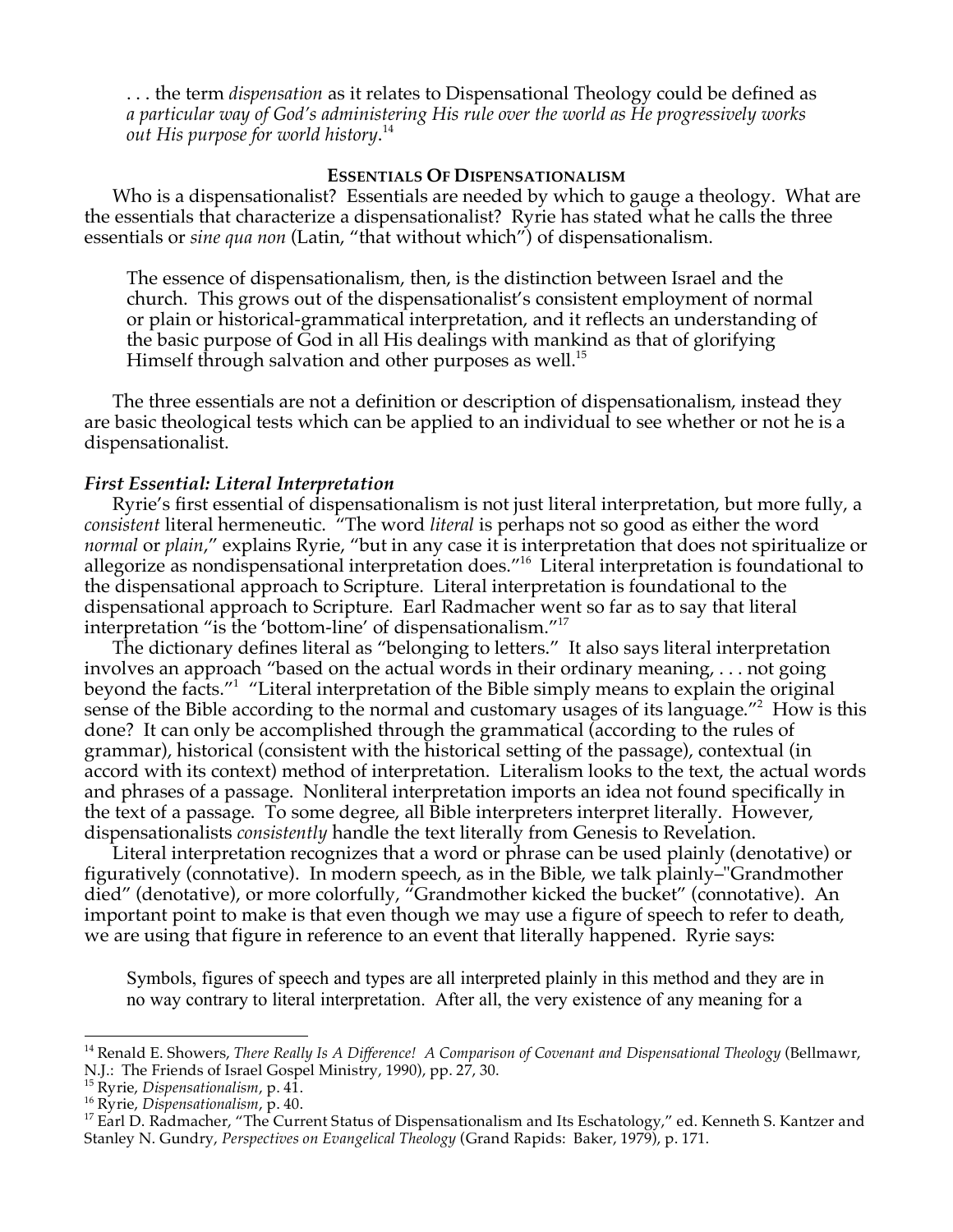figure of speech depends on the reality of the literal meaning of the terms involved. Figures often make the meaning plainer, but it is the literal, normal, or plain meaning that they convey to the reader.<sup>3</sup>

Some are mistaken to think that just because a figure of speech is used to describe an event (i.e., Jonah's experience in the belly of the great fish in Jonah 2), that the event was not literal. Such is not the case. A "Golden Rule of Interpretation" has been developed to help discern whether or not a figure of speech is intended.

When the plain sense of Scripture makes common sense, seek no other sense; therefore, take every word at its primary, ordinary, usual, literal meaning unless the facts of the immediate context, studied in the light of related passages and axiomatic and fundamental truths, indicate clearly otherwise. 4

E.E. Johnson (Dallas Seminary) notes that much of the confusion over literalism is removed when understanding the two ways it is used: "(1) the clear, plain sense of a word or phrase as over against a figurative use, and (2) a system that views the text as providing the basis of the true interpretation."5 Thus, dispensationalists, by and large, use "literal" to refer to their *system* of interpretation (the consistent use of the grammatical-historical system), and once inside that system, *literal* refers to whether a specific word or phrase is used in its context figuratively or literally.

Johnson's second use of *literal* (i.e., systematic literalism) is simply the grammaticalhistorical system consistently used. The grammatical-historical system was revived by the Reformers and was set against the spiritual (spiritualized) or deeper meaning of the text common in the middle ages. The literal meaning was used simply as a springboard to a deeper ("spiritual") meaning, which was viewed as more desirable. A classic spiritualized interpretation would see the four rivers of Genesis 2–the Pishon, Havilah, Tigris and Euphrates–as representing the body, soul, spirit and mind. Coming from such a system, the Reformers saw the need to get back to the literal or textual meaning of the Bible.

The *system* of literal interpretation is the grammatical-historical or textual approach to hermeneutics. Use of literalism in this sense could be called "macroliteralism." Within macroliteralism, the consistent use of the grammatical-historical system yields the interpretative conclusion, for example, that *Israel* always and only refers to national Israel. The church will not be substituted for Israel if the grammatical-historical system is *consistently* used, because there are no textual indicators that such is the case. One must import an idea from outside the text by saying that the passage really means something that it does not actually say. This replacement approach is a mild form of spiritual or allegorical interpretation. So when speaking of those who do replace *Israel* with the church as not taking the Bible literally and spiritualizing the text, it is true, since such a belief is contrary to a macroliteral interpretation.

Consistently literal interpreters, within the framework of the grammatical-historical system, do discuss whether or not a word, phrase or the literary genre of a biblical book is a figure of speech (connotative) or is to be taken literally/plainly (denotative). This is Johnson's first use of literal which could be called "microliteralism."

Within microliteralism, there may be discussion by literalists as to whether or not a given word or phrase is being used in a literal or figurative way within a given passage. Some passages are quite naturally clearer than others and a consensus among interpreters develops, while other passages may find literal interpreters divided as to whether or not it should be taken as a figure of speech. This is more a problem of application than of method.

Reconstructionist, Ken Gentry, in his attack on literalism, argues that "*consistent* literalism is unreasonable."6 He attempts to prove his point by arguing that, since dispensationalists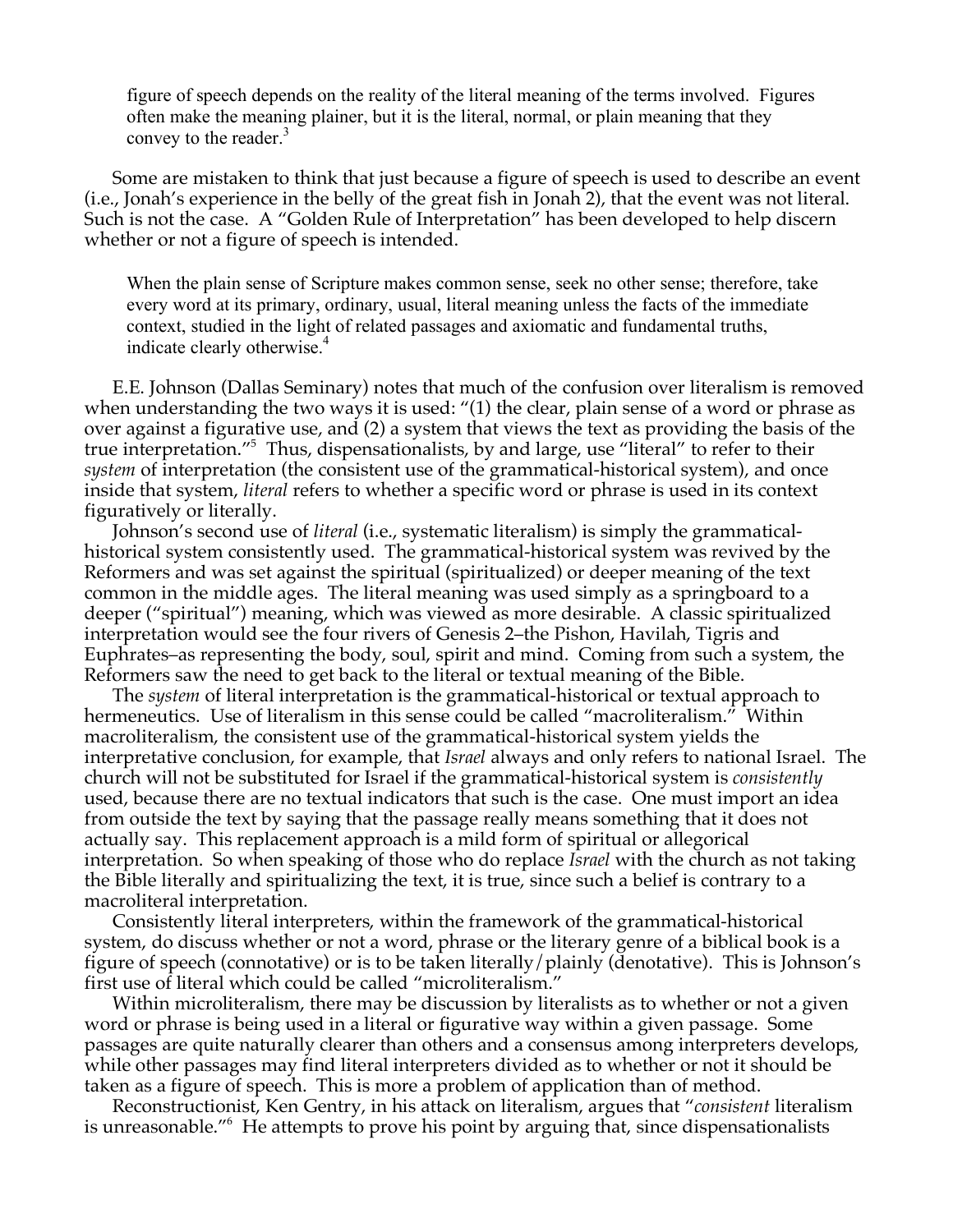take some words and phrases as figures of speech, they are not consistently literal.<sup>7</sup> He says, "the dispensational claim to '*consistent* literalism' is frustrating due to its *in*consistent employment."<sup>8</sup> Gentry seeks to discredit the dispensational hermeneutic by citing examples of dispensationalists who interpret certain passages as containing figures of speech, citing this as inconsistent with the system of literal interpretation. According to Gentry, the dispensationalist has to abandon literal interpretation when he realizes that Jesus refers figuratively to Himself as a door in John 10:9. Gentry is not defining literal interpretation the way dispensationalists do. Therefore, his conclusions about literal interpretation are misguided because he commonly mixes the two senses noted by Johnson. When speaking of the macroliteral, he uses an example from microliteralism, and vice versa, therefore appearing to have shown an inconsistency in literal interpretation. In reality, his examples fall within the framework of how dispensationalists have defined what they mean by literal interpretation.

This is the first essential of dispensationalism. A way of approaching Scripture that allows the Scripture, through the progress of revelation to interpret itself. It does not approach the Bible through some fantastic interpretational scheme, composed of complex symbolism which reduces Scripture to a mystical code book that requires a special decoding manual in order to figure it out. The second essential, flows from the first. It is a distinction between Israel and the Church.

### *Second Essential: Distinction Between Israel and the Church*

"*A dispensationalist keeps Israel and the church distinct*," declares Ryrie. He also notes that anyone "who fails to distinguish Israel and the church consistently will inevitably not hold to dispensational distinctions; and one who does, will."18 What does it mean to keep Israel and the church distinct? Dispensationalists believe the Bible teaches that God's single program for history includes a distinct plan for Israel and a distinct plan for the church. God's plan for history has two people: Israel and the church. John Walvoord says that "dispensations are rules of life. They are not ways of salvation. There is only one way of salvation and that is by grace through faith in Jesus Christ."19 Lewis Sperry Chafer, founder and first president of Dallas Seminary has described the distinction as follows:

The dispensationalist believes that throughout the ages God is pursuing two distinct purposes: one related to the earth with earthly people and earthly objectives involved which is Judaism; while the other is related to heaven with heavenly people and heavenly objectives involved, which is Christianity. . . . Over against this, the partial dispensationalist, though dimly observing a few obvious distinctions, bases his interpretation on the supposition that God is doing but one thing, namely, the general separation of the good from the bad, and, in spite of all the confusion this limited theory creates, contends that the earthly people merge into the heavenly people; that the earthly program must be given a spiritual interpretation or disregarded altogether.<sup>20</sup>

If the unfulfilled promises given to Israel in the Old Testament literally refer to the Jews, which they do, then it is clear that many are yet unfulfilled. Therefore, it is clear that God's plan for Israel, who is currently in dispersion (Deut. 4:27-28; 28:63-68; 30:2-4), is on hold until He completes His current purpose with the church, which is to take out from the Gentiles a people for His name (Acts 15:14), and Raptures His Bride to heaven. After the Rapture, God

<sup>&</sup>lt;sup>18</sup> Ryrie, *Dispensationalism*, p. 39.<br><sup>19</sup> John F. Walvoord, "Biblical Kingdoms Compared and Contrasted" in *Issues In Dispensationalism*, edited by

Wesley R. Willis and John R. Master (Chicago: Moody Press, 1994), p. 88.<br><sup>20</sup> Lewis Sperry Chafer, *Dispensationalism* (Dallas: Seminary Press, 1936), p. 107, as cited in Ryrie, *Dispensationalism*, p. 39.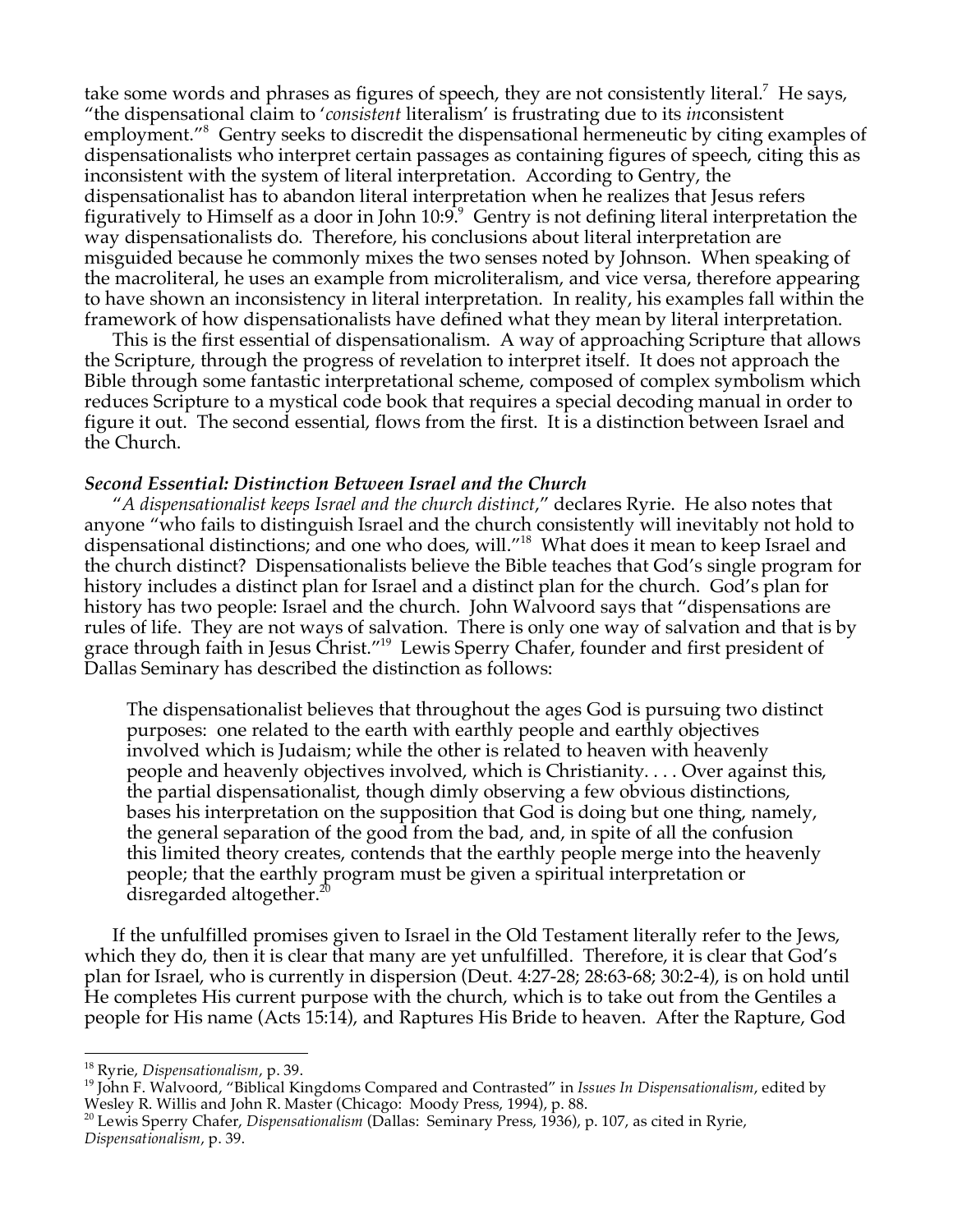will then complete His unfinished business with Israel (Acts 15:16-18) during the seven-year Tribulation period. Thus, if one does not distinguish between passages in which God speaks to Israel from those intended for the church, then the results will be an improper merging of the two programs.

In the Old Testament God made certain promises to Abraham when He pledged to make him the father of a special people. Dispensationalists understand these promises, and other unconditional covenant promises (i.e., treaty grants) made by God to Israel as still in tact for Israel, even though the church currently shares in some of Israel's spiritual blessings (Rom. 15:27). Ultimately God will not only restore Israel to a place of blessing (Rom. 11), but will also literally fulfill the land and kingdom promises made to Israel in the Abrahamic (Gen. 12:1-3), Land of Israel (Deut. 30:1-10), and Davidic (2 Sam. 7:12-16) Covenants. In the present time, God has another plan for the church that is distinct from His plan for Israel (Eph. 2-3). Dispensationalists do not believe that the church is the New Israel or has replaced Israel as the heir to the Old Testament promises. Contrary to some who say that the church has superseded Israel, the New Testament nowhere calls the church Israel. Dispensationalist Arnold Fruchtenbaum says:

The conclusion is that the church is never called a "spiritual Israel" or a "new Israel." The term Israel is either used of the nation or the people as a whole, or of the believing remnant within. It is never used of the church in general or of Gentile believers in particular. In fact, even after the Cross there remains a threefold distinction. First, there is a distinction between Israel and the Gentiles as in 1 Corinthians 10:32 and Ephesians 2:11-12. Second, there is a distinction between Israel and the church in 1 Corinthians 10:32. Third, there is a distinction between Jewish believers (the Israel of God) and Gentile believers in Romans 9:6 and Galatians 6:16).<sup>21</sup>

Fruchtenbaum gives six reasons why the New Testament keeps Israel and the church distinct. They are:

(1) the church was born at Pentecost, whereas Israel had existed for many centuries. .

(2) certain events in the ministry of the Messiah were essential to the establishment of the church—the church does not come into being until certain events have taken place. . . .

 $(3)$  the mystery character of the church...

. .

(4) the church is distinct from Israel is the unique relationship between Jews and the Gentiles, called one new man in Ephesians 2:15 . . .

(5) the distinction between Israel and the church is found in Galatians 6:16 [i.e., "the Israel of God"] . . .

(6) In the book of Acts, both Israel and the church exist simultaneously. The term *Israel* is used twenty times and *ekklesia* (church) nineteen times, yet the two groups are always kept distinct. 22

### *Third Essential: Glory of God is the Purpose of History*

The third essential of dispensationalism also revolves around another important distinction. Showers says, this "indispensable factor is the recognition that the ultimate

<sup>&</sup>lt;sup>21</sup> Arnold G. Fruchtenbaum, "Israel and the Church" in *Issues In Dispensationalism*, p. 126.<br><sup>22</sup> Fruchtenbaum, "Israel and the Church", pp. 116-18.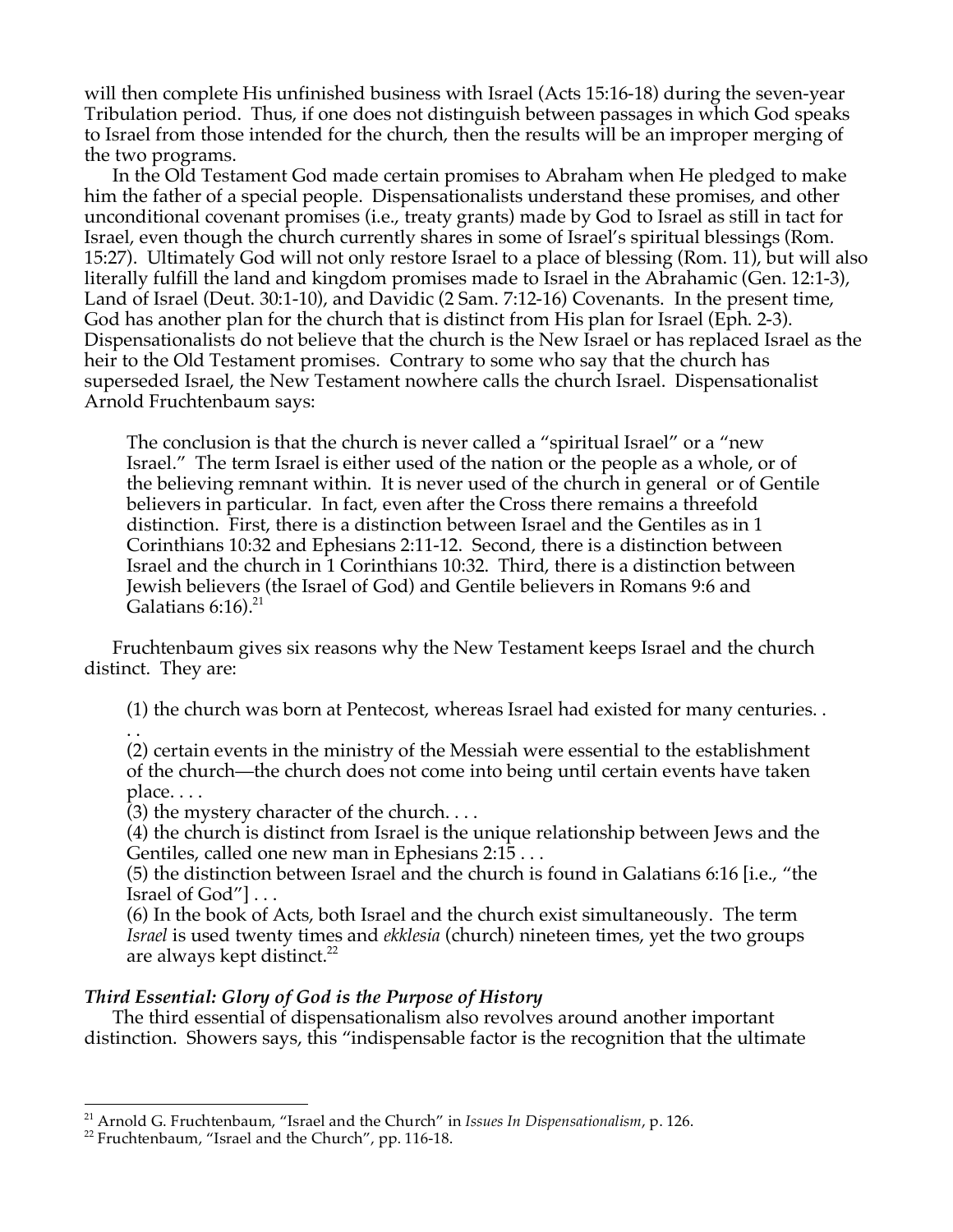purpose of history is the glory of God through the demonstration that He alone is the sovereign God."<sup>23</sup> Ryrie explains:

we avow that the unifying principle of the Bible is the glory of God and that this is worked out in several ways—the program of redemption, the program for Israel, the punishment of the wicked, the plan for the angels, and the glory of God revealed through nature. We see all these programs as means of glorifying God, and we reject the charge that by distinguishing them (particularly God's program for Israel from His purpose for the church) we have bifurcated God's purpose.<sup>24</sup>

This essential is the most misunderstood and often thought to be the least essential. When properly understood, I believe that this is a valid essential. Dispensationalists are not saying that nondispensationalists do not believe in God's glory. We are making the point that the dispensationalist understanding of the plan of God means that He is glorified in history by more areas or facets, than those who see mankind's salvation (probably the most important aspect of God's plan) as the single area displaying God's glory.

### **A BIBLICAL PHILOSOPHY OF HISTORY**

Showers notes that a dispensational view of the Bible provides a believer with a biblical philosophy of history.<sup>25</sup> This is important for a Christian, because when we understand God's purpose for each era of history we are able to develop a worldview for living in accordance with God's will for each dispensation. A believer who has a Divine perspective on the past, present and future is able to know what God expects of him in every area of life in our present day.

In the current church age, the New Testament instructs us in both private and public spheres of life. The dispensationalist, for example, does not live in this age of grace as if he was still under the rule of the Mosaic Law. Instead we understand that we are now under the hundreds of commands that the New Testament calls the Law of Christ (1 Cor. 9:21; Gal. 6:2). Current dispensational obligations are combined with responsibilities from previous ages, which continue in our own day, to provide a New Testament believer with a complete biblical framework for understanding how to please God in every area of our current lives.

### **CONCLUSION**

We believe that dispensationalism is a system of theology that has been properly developed from the Bible itself. Dispensationalism is essential to correctly understanding the Bible, especially Bible prophecy. No one will be able to rightly divide God's Word without understanding these great truths. Instead of being a hindrance to correct understanding of God's Word, as is regularly claimed by the opponents, dispensationalism is a human label for the correct approach and understanding of Scripture. We plead guilty to the critic's charge that say we are dispensationalists. We only wish that they would properly come to understand what it is that we believe and quite misrepresenting dispensationalism as often occurs.

In this paper we have provided definitions, descriptions and essentials in an effort to answer the question: "What is dispensationalism?" Dr. Ryrie concludes:

If one does interpret the Bible this way, will it mean that he cuts out some of its parts? Not at all. Actually, the Bible comes alive as never before. There is no need to dodge the plain meaning of a passage or to reinterpret or spiritualize it in order to

<sup>23</sup> Showers, *There Really Is <sup>A</sup> Difference!,* p. 53. <sup>24</sup> Ryrie, *Dispensationalism*, p. 213. <sup>25</sup> Showers, *There Really Is <sup>A</sup> Difference!,* pp. 49-52.